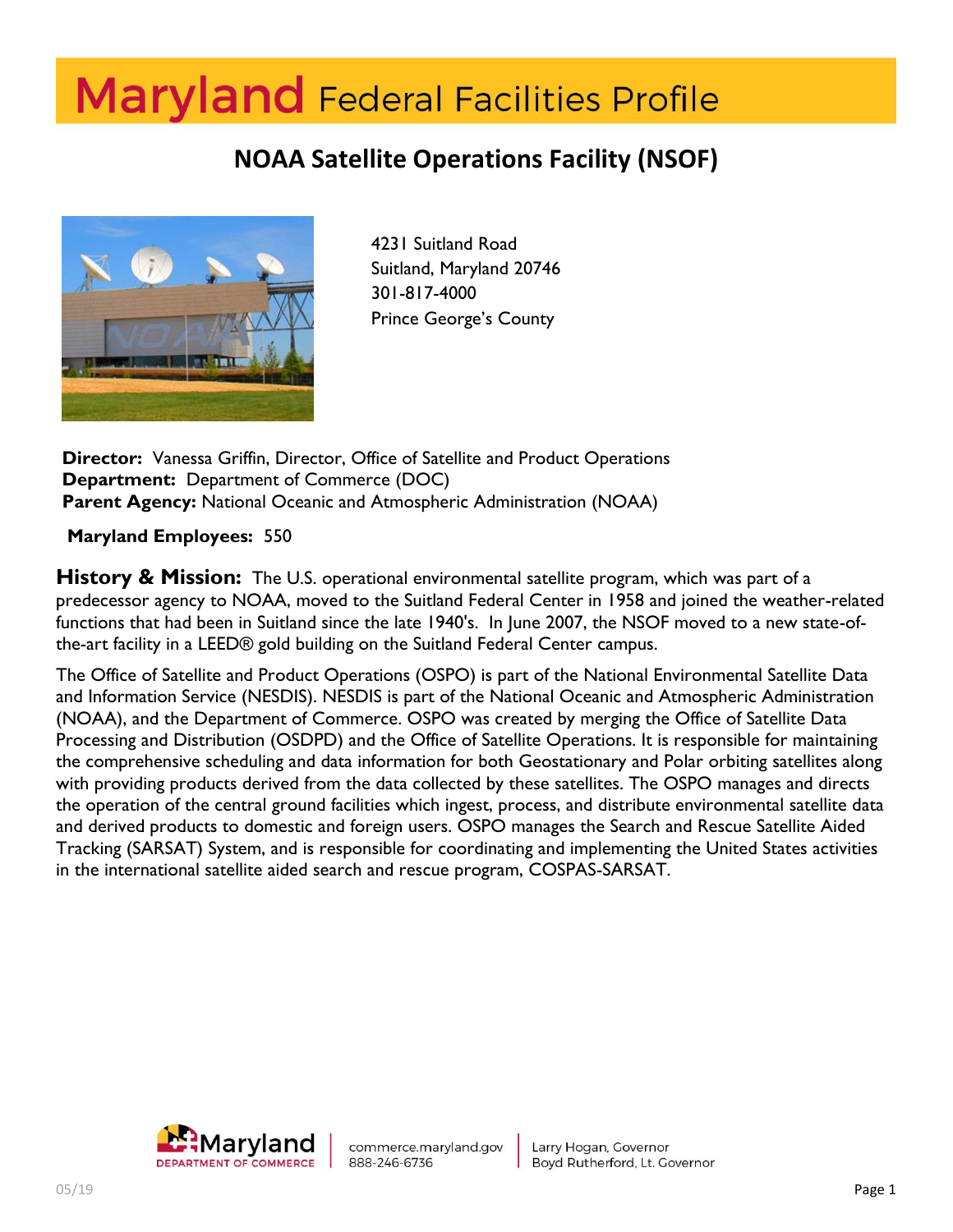#### **NOAA Satellite Operations Facility (NSOF)**

#### **Major Divisions**

National Ice Center (NIC) (Prince George's County) NOAA Satellite Operations Center (SOCC) (Prince George's County)

**Resources**

[Acquisition Forecast](http://www.ago.noaa.gov/acquisition/faaps.html) [NOAA Acquisition Process Guide](https://www.ago.noaa.gov/acquisition/regulation_and_guidance.html) [Small Business](http://www.ago.noaa.gov/acquisition/NOAASmallBusiness/small_business.html) [NOAA Acquisition and Grants Office](http://www.ago.noaa.gov/) [NOAA Technology Partnership Office](http://techpartnerships.noaa.gov/Home.aspx) [Technology Transfer Program](https://techpartnerships.noaa.gov/Portals/10/Documents/Technology-transfer-award%20policy.pdf?ver=2012-12-03-165736-683) [Small Business Research Program](http://techpartnerships.noaa.gov/SBIR.aspx)

#### **Branches and Contacts**

| <b>Office of the Director</b>                  |                                                                                                  |                                                                                               |
|------------------------------------------------|--------------------------------------------------------------------------------------------------|-----------------------------------------------------------------------------------------------|
| 4231 Suitland Road<br>Suitland, Maryland 20746 | Vanessa Griffin, Director<br>301-817-4000<br>Vanessa.l.griffin@noaa.gov                          | Thomas Renkevens, Satellite<br><b>Products and Services Division</b><br>Chief<br>301-683-3257 |
|                                                | Chris Sisko, Mission Operations Division<br>Deputy Chief<br>301-817-4263<br>Chris.sisko@noaa.gov | Thomas.renkevens@noaa.gov                                                                     |

U.S. Mission Control Center for the Search and Rescue Satellite-Aided Tracking Program (COSPAS-SARSAT) (Prince George's County)